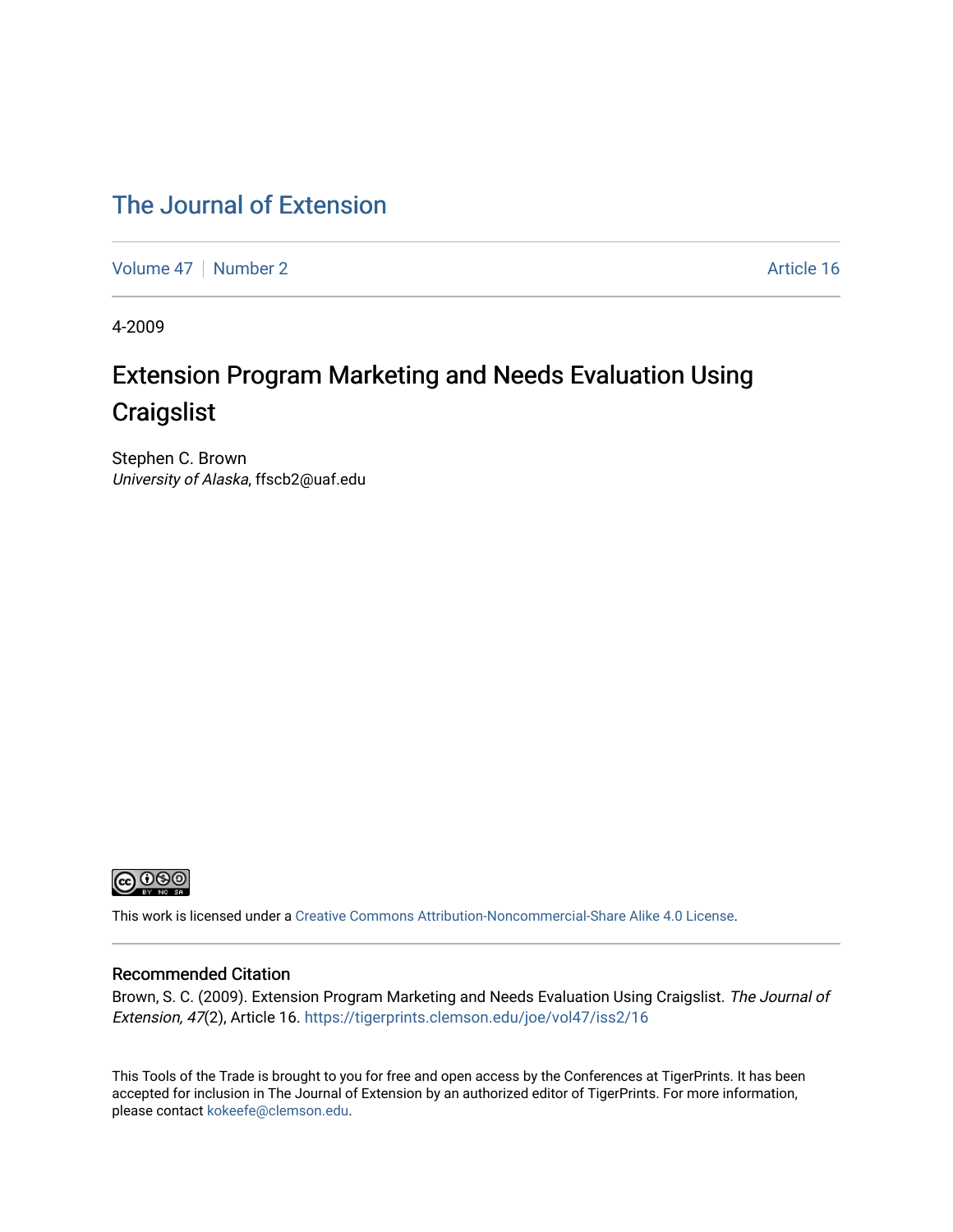

# **April 2009 Volume 47 Number 2 Article Number 2TOT1**

[Return to Current Issue](http://www.joe.org:80/joe/2009april/)

# **Extension Program Marketing and Needs Evaluation Using Craigslist**

**Stephen C. Brown**

Mat-Su/Copper River District Agriculture Agent University of Alaska Fairbanks Cooperative Extension Service Palmer, Alaska [ffscb2@uaf.edu](mailto:ffscb2@uaf.edu)

**Abstract:** Craigslist is a mostly free Internet classified ad website that is accessed by over 30 million American viewers each month. This article describes how Craigslist was used to market Cooperative Extension Service programs in the Mat-Su District of Alaska. The result was much larger program participation than obtained through traditional marketing sources such as newspapers and newsletters. Program marketing through Craigslist also resulted in more non-traditional audiences than normally experienced in the Mat-Su District. Participants tended to be ethnically and culturally more diverse, younger and less financially stable. Most had never heard of the Cooperative Extension Service.

# **A Failure Averted**

Imagine this common Extension program scenario: You've spent weeks preparing your 2-hour introductory gardening program to take place this evening. You've done the usual marketing practices of mailing and e-mailing press releases to local media. You've sent program invitations to lists of people who have indicated they would be interested in gardening programs, and you've advertised the program in the usual Extension newsletters. You've done all the right things so there should be plenty of sign-ups, right?

Unfortunately, the day of the program has arrived, and only four people have registered. You had hoped for an audience of around 20. Not that these four people are unimportant, but they are the same four people who attend pretty much every Extension program you conduct. Do you cancel the program, or slog out another evening away from home for little overall impact?

This story describes a situation in the spring of 2008 that took place in the Mat-Su Cooperative Extension Service District in South Central Alaska. A combination of factors had seemingly conspired to negatively affect the marketing of this program. First, the local newspapers (usually more than eager to run Extension program announcements) had not picked up the story. Second, several consecutive weeks of really pretty weather had put local Alaskans in not much of a mood to sit indoors through a class.

Out of frustration, I decided to advertise the class on Craigslist  $\langle www.craislist.org\rangle$  under the "farm + garden" section. It was 11:00 a.m. That evening, 8 hours later, 54 people were staring back at me, anticipating an evening spent learning how to garden. A potential program failure had been averted thanks to a change in marketing tactic.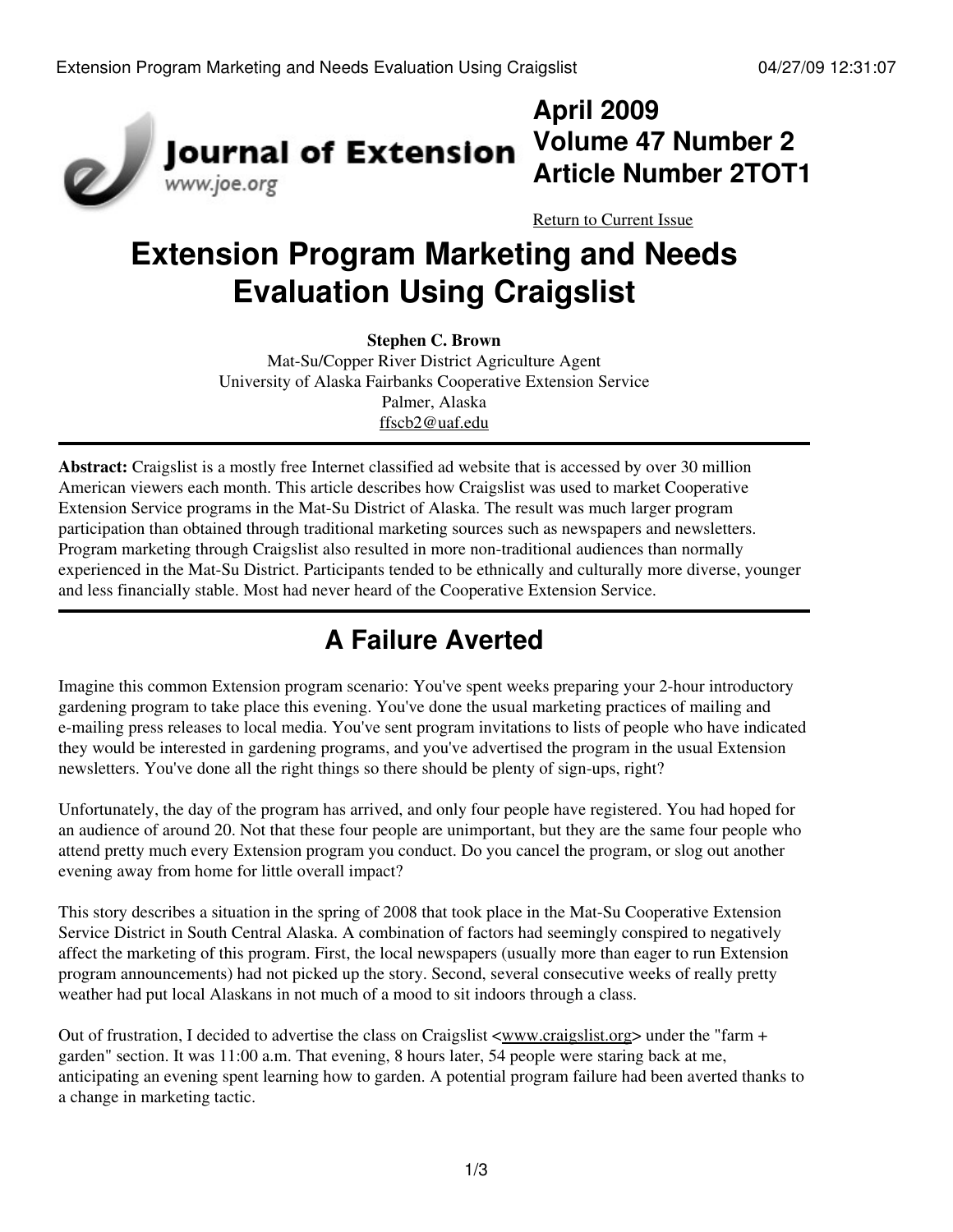# **What Is Craigslist?**

Craigslist is an Internet-based classified advertising Web site that is free for most users. It hosts classified ads for all 50 U.S. states and more than 500 cities worldwide. According to Craigslist (2008), 30 million Americans visit the site each month seeking merchandise, jobs, housing, services, activity announcements, and personal interest forums.

Advertising Extension programs on Craigslist has many advantages besides being free. One of the biggest advantages is that users sort themselves into narrow categories of interest. This means that Extension programs can be targeted to specific audiences. For example, we recently conducted a program on calculating when it's time to trade in your gas-guzzling SUV for a more fuel-efficient model. We advertised the program under the "cars + trucks" section and had 24 people sign up for the class. Almost everyone in the program indicated they had been searching the "cars + trucks" section because they had been considering selling their SUV or were looking to buy a more fuel-efficient model. They saw the ad for our class and decided to attend in order to make an informed decision.

Another advantage to program marketing on Craigslist is that its viewers cut across almost all ethnic, age, and socioeconomic groups. Here in the Mat-Su District, our typical Extension audience overwhelmingly tends to be white, over forty, relatively well educated, and economically stable. We have noticed that audiences attending Craigslist marketed programs tend to be just the opposite. They are racially and culturally more diverse, tend to be in their mid-to late twenties, often appear to have less, if any, college education, and seem much less financially stable. Most have never heard of the Cooperative Extension Service.

# **Needs Evaluation Using Craigslist**

I first really became aware of Craigslist when a Master Gardener told me about a particularly good deal she had gotten purchasing a greenhouse on the Web site. Wanting to find a similar deal myself, I checked out the "farm + garden" section. While scanning the ads, I noticed that the buying and selling activities of people tell you a lot about their community.

In the Mat-Su District, there was tremendous interest in poultry. By reading the ads, it was easy to determine there was a relatively low level of poultry knowledge. Misidentified breeds, incorrect feeding information, and exorbitant prices being asked and paid for relatively common birds were dead giveaways.

Despite the obvious local interest in poultry issues, there had been no Extension programming regarding poultry in our district for many years. I started posting ads about freely available advice regarding chickens, and my e-mail and phone literally exploded with inquiries. Because I almost never received poultry inquiries, I had assumed there was little interest. Was I wrong!

# **Lessons We've Learned Using Craigslist**

Since we've been using Craigslist to market our programs and offerings, it has become almost irrelevant whether we get program publicity through traditional sources, i.e., through newspapers and newsletters. A well-thought-out and placed posting almost always guarantees a good audience. Here are some tips we've learned.

**Emphasize the university connection**-There are a lot of scams on Craigslist, and Cooperative Extension programs often seem "too good to be true."